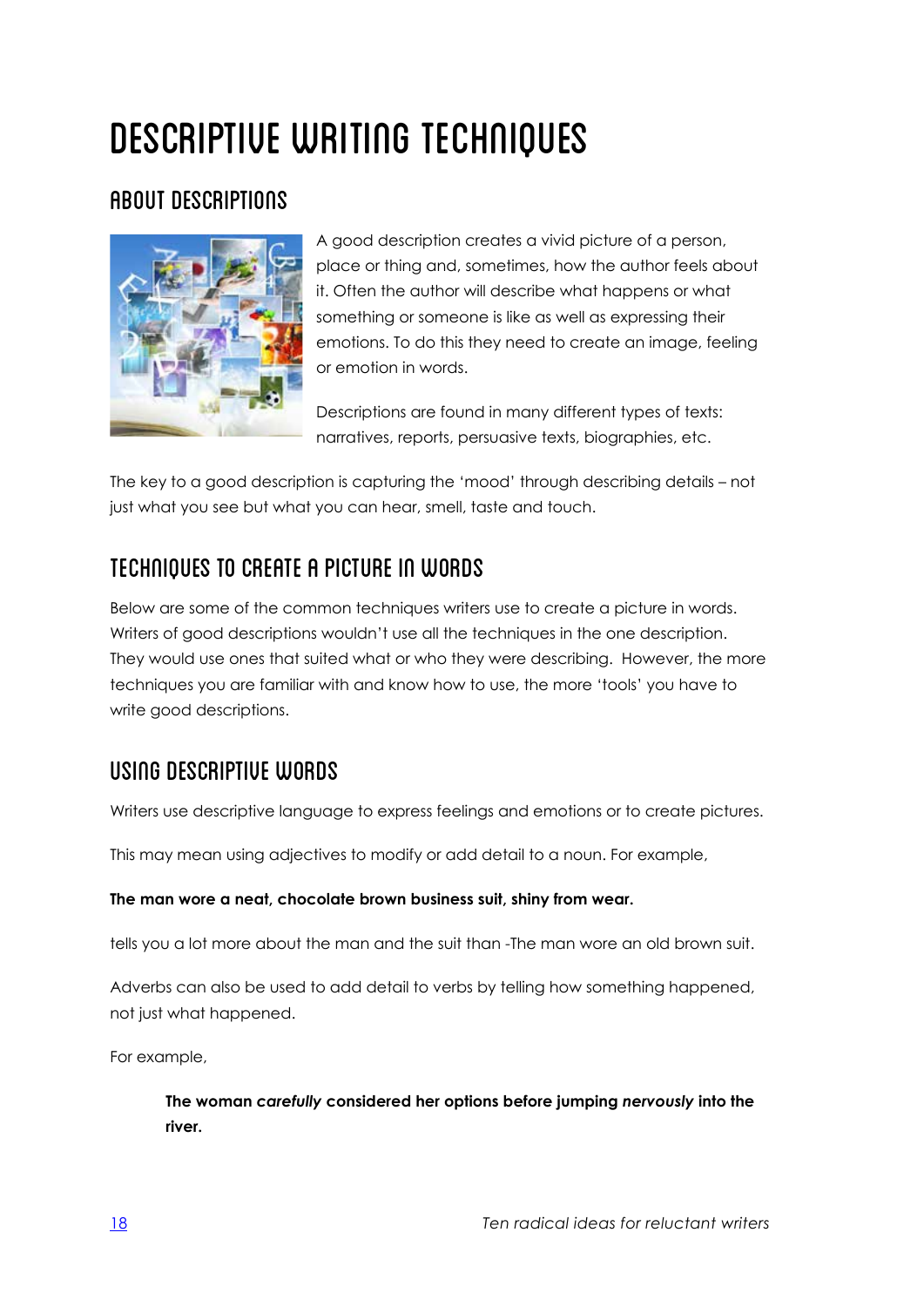### Using your senses

If you want to create a picture of something you have seen or an experience you have had you need to recreate it as vividly as possible for your reader. A good way of doing this is to use your senses:

- sight
- sound
- touch
- taste
- smell.

When you experience something you experience it with your senses. There are very few things you do that you experience with only one of your senses. When you eat something you see it, smell it and taste it. When you walk along a beach you see the waves, the sand, and possibly the seagulls, you hear the waves and the wind and the cry of the birds and you smell, and sometimes taste, the salt.

For example, when you eat an apple you:

- See: **the green skin of the apple, the white flesh**
- Hear: **the crunching sound as the crisp apple is bitten in to, chewing, swallowing**
- Touch: **smooth skin of the apple, the sticky drips of juice**
- Taste: **sweet taste of apple**
- Smell: **the soft and subtle smell of the fruit.**

When you walk along a bush track you might:

- See: **tall, slender trees reaching high up into the sky, leaf-littered track, dappled patterns of sunlight on the leafy floor, wildflowers, lizards**
- Hear: **birds chirping, leaves rustling, the incessant scream of cicadas, feet falling on the rough ground**
- Touch: **the rough/smooth bark of the trees, smooth leaves, prickly grass or bushes**
- Taste: **hints of dust, perhaps salty taste of sweat**
- Smell: **heavy smell of eucalyptus, clean country air, sweat, sweet odour of sun cream.**